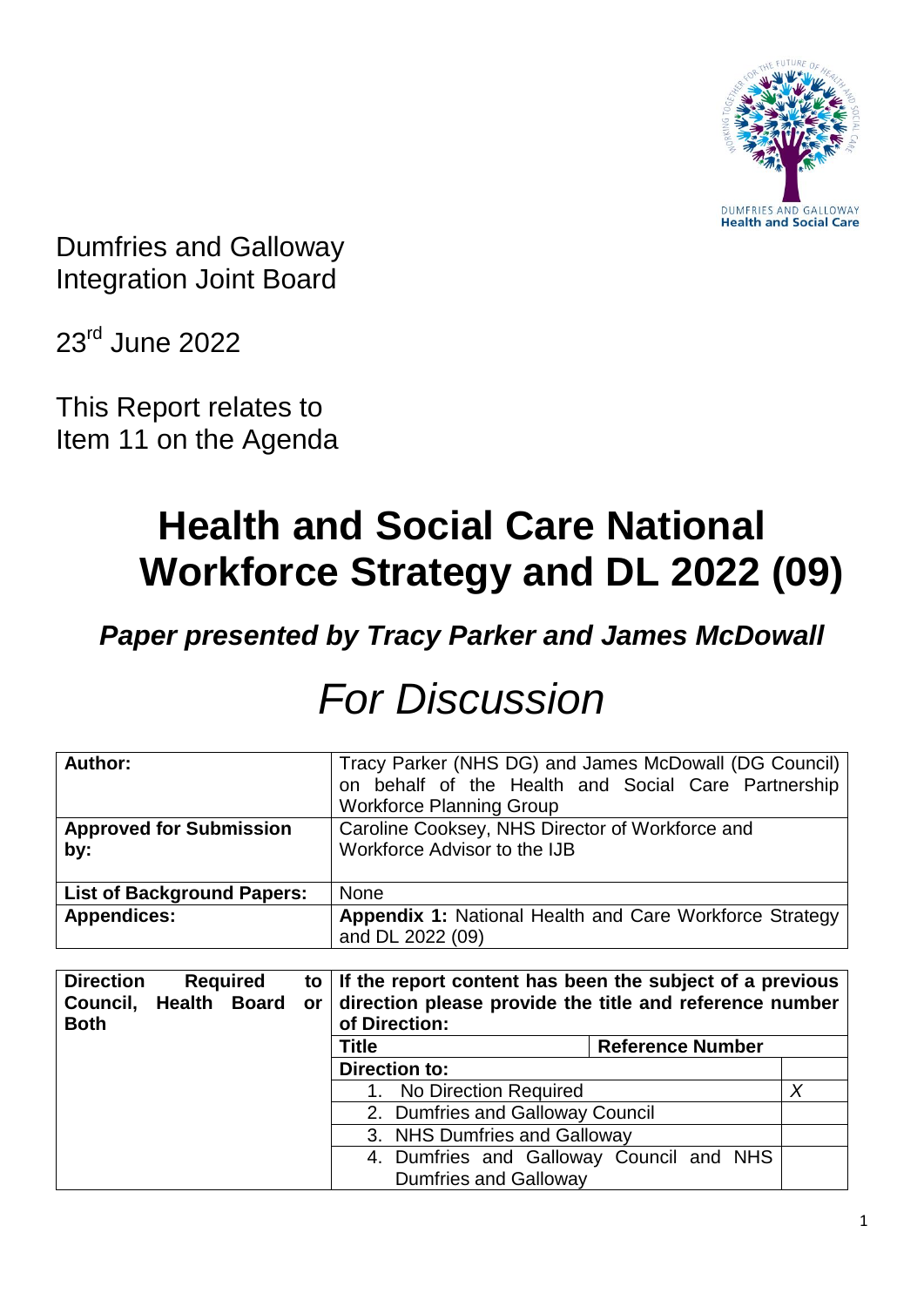#### **1. Introduction**

1.1 [The Health and Social Care National Workforce Strategy](https://www.gov.scot/publications/national-workforce-strategy-health-social-care/%23:~:text=Sets%20out%20our%20vision%20for,achieve%20our%20vision%20and%20ambition.) was published on 11th March 2022 and the accompanying guidance for the development of 3 year workforce plans through DL (Director's Letter) 2022 (09) was released on 1st April 2022. This is attached to the paper.

The Integration Joint Board had already agreed to proceed with work already started on the plan and these documents were published after we finalised the 2022-2025 Dumfries and Galloway Health and Social Care Workforce Plan. This means there needs to be an exercise to align them. The key messages in the DL are;

- 3 year workforce plans should be developed by 31st July 22 and submitted in draft to Scottish Government who will then provide high level feedback by the end of August 22. By 31st October 2022 plans will have been through appropriate governance routes and be published on organisation's websites.
- Workforce Plans should reflect workforce implications of the National Workforce Strategy tripartite ambitions of Recovery, Growth and Transformation.
- Workforce Plans should use the 5 Pillars in the Workforce Strategy (Plan, Attract, Train, Employ, Nurture) as a framework.
- Workforce Plans should align with service and financial planning and with the local service priorities identified in the Operational Plans which are being developed for end of July 2022.
- Workforce Plans should reflect workforce implications arising from the local area priorities outlined in the Recovery Plan, the National Care Service and the Health and Care (Staffing) (Scotland) Act.
- Workforce Plans should be developed in partnership with key stakeholders including Third and Independent Sectors and Trade Union colleagues.

#### **2. Recommendations**

#### 3.1 **The Integration Joint Board is asked to:**

 **Note the Health and Social Care Workforce Strategy, DL 2022 (09) and the proposed timeline in section 3 of this paper for updating the 2022- 2025 Health and Social Care Workforce Plan.**

#### **3. Background and Main Report**

- 4.1 In order to meet the requirements of the DL for submission of plans the following timeline has been developed. This will ensure the 3 key governance routes for the workforce plan have had appropriate sight of the plan before it is published.
- 4.2 It is proposed that the refresh of the Workforce Plan is undertaken by the Health and Social Care Workforce Planning Group to ensure partnership engagement with Third Sector, Independent Sector, Local Authority and Trade Unions.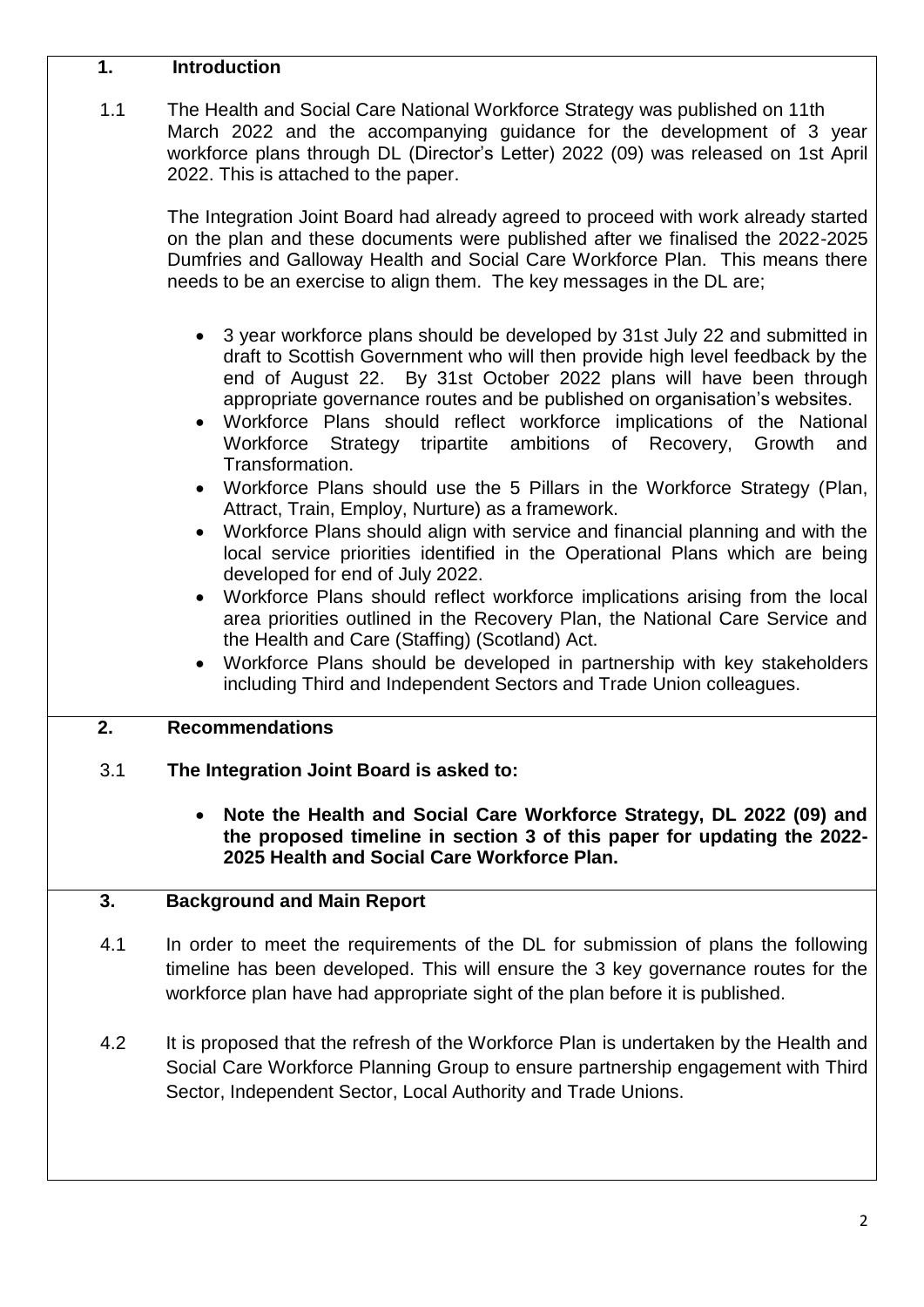| <b>Activity</b>                                                                                         | Integration<br><b>Joint Board</b>                      | <b>Staff</b><br>Governance<br>Committee | <b>NHS Board</b> |  |
|---------------------------------------------------------------------------------------------------------|--------------------------------------------------------|-----------------------------------------|------------------|--|
| Present Workforce Strategy,<br>DL 2022 (09) and details of<br>plan for responding<br>to<br>requirements | 19 May 2022                                            | 23 May 2022                             | 13 Jun 2022      |  |
| Present update on changes<br>required to extant 2022-2025<br><b>Workforce Plan</b>                      | 21 Jul 2022                                            | 25 Jul 2022                             | 8 Aug 2022       |  |
|                                                                                                         | Provide Scottish Government with draft plan 8 Aug 2022 |                                         |                  |  |
| Present final updated plan                                                                              | 22 Sep 2022                                            | 26 Sep 2022                             | 3 Oct 2022       |  |
| Publish updated plan 31 <sup>st</sup> Oct 2022                                                          |                                                        |                                         |                  |  |

- 4.3 In terms of content of the plan, the 2022-2025 has recently been approved therefore it is not expected that there would need to be a large amount of editing to that plan. A summary paper of any changes to content of the core plan will be provided.
- 4.4 Some expected areas of change will be;
	- The current workforce profile will be updated to  $31<sup>st</sup>$  March for Local Authority and NHS data.
	- The 5 key themes in the Workforce Plan will be aligned to the Workforce Strategy 5 pillars.
	- A review of the latest Remobilisation Plan will be undertaken to ensure the Workforce Plan reflects all workforce implications detailed in that.
	- The Workforce Plan Action Plan will identify short/medium term risks to service delivery in relation to workforce and actions in place to mitigate these.
- 4.5 It should also be highlighted that DL 2022 (09) references the Health and Care (Staffing) (Scotland) Act and that workforce plans should use workforce tools to assess demand. Currently this legislation has not yet been enacted although it is expected soon, a review will be undertaken though to assess whether any new local intelligence can inform the plan.

#### **4. Conclusions**

4.1. The IJB are asked to note the Health and Social Care Workforce Strategy, DL 2022 (09) and the details contained in the paper to update the 2022-2025 Health and Social Care Workforce Plan.

#### **5. Resource Implications**

5.1 Any staffing implications within IJB Workforce Plan will have been developed through local service planning and based on agreed service proposals.